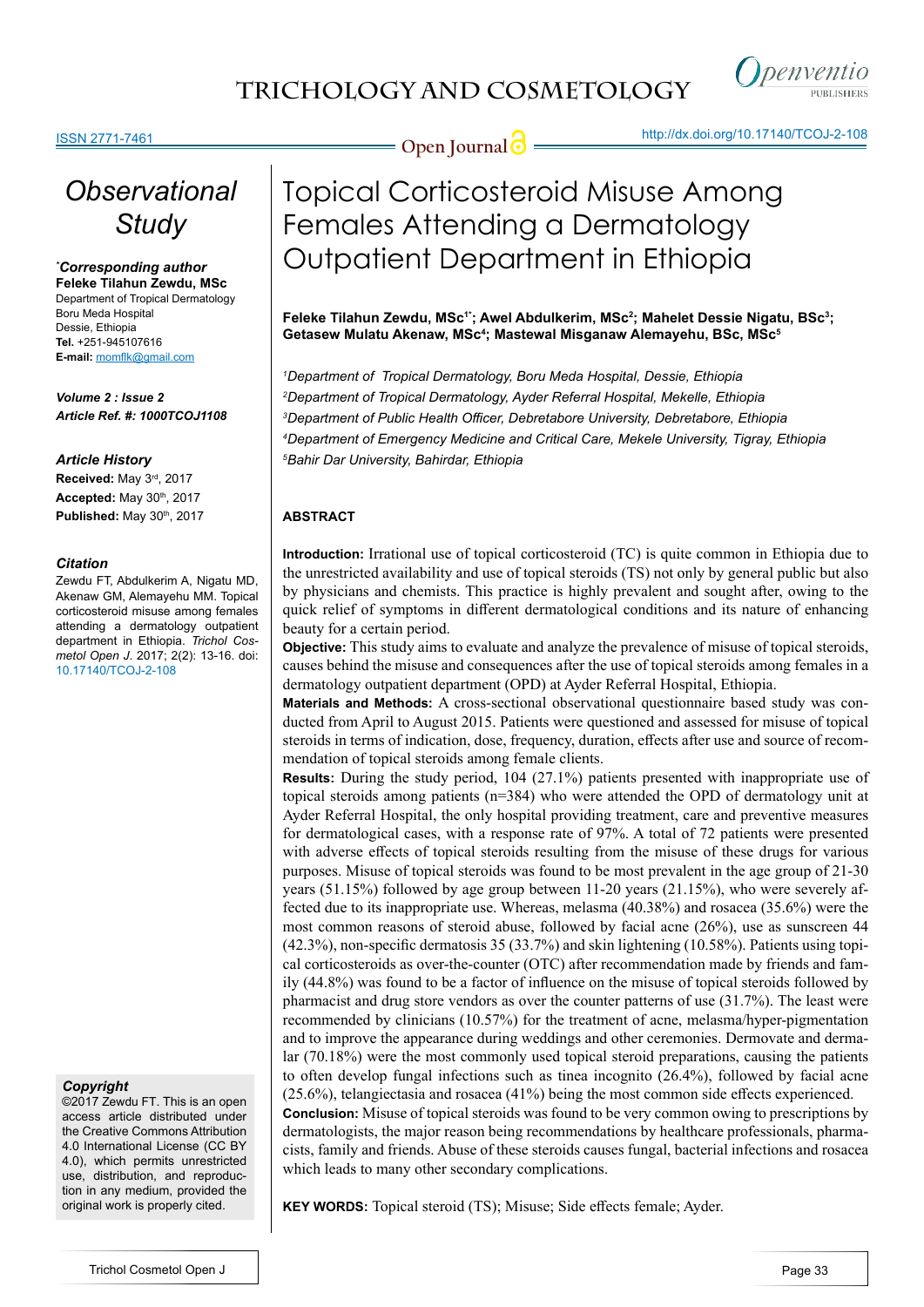Open Journal<sup>1</sup>



**ABBREVIATIONS:** TC**:** Topical Corticosteroid; TS: Topical Steroids; OPD: Outpatient department; OTC: Over-the-counter.

#### **INTRODUCTION**

The development of super potent corticosteroid in 1974 added more cutaneous diseases to the list of topical steroids (TS) indications. Meanwhile, TS misuse also appeared as a common problem adding a new complication which has been reported by variety of investigators. Thus, patients were subjected to become light skin, facial redness, facial hyper pigment and social out casted and loss of confidence after use of TS.<sup>[1](#page-3-0)</sup> Topical steroids play an important role in the wide spectrum of dermatological conditions especially those characterized by hyper proliferation, inflammation and immunological responses.<sup>[2](#page-3-1)</sup> TS are amongst the most commonly used medication in the outpatient Department of Dermatology because of its profound efficacy than the other group of drugs on the different skin conditions.<sup>[3](#page-3-2)</sup>

Over the years TS is being increasingly abused by both patients and doctors as well. Apart from common indications such as psoriasis, atopic dermatitis, vitiligo, lichen planus, lichen simplex chronicus, discoid lupus erythematosus, etc., they are also being used for conditions such as melasma, urticaria, undiagnosed skin rashes by dermatologists and more so by general physicians.<sup>4</sup> This is because of the quick symptomatic relief of many skin disorders by the application of TS in the first instance rather than dependence on physicians or specialists, i.e., dermatologist. In addition, to this, studies done in patients presenting with steroid-related side effects have shown that, there is an influence non-medical advisers like friends, neighbors, beauticians, barbers, etc., who encourage the use of TS as fairness/ cosmetic creams, anti-acne, anti-fungal therapy and for any skin eruptions.<sup>[1](#page-3-0)</sup>

Friends and relatives sharing the same prescription presuming that similar looking skin problems can be self-treated by simply copying the old prescription is quite pervasive. Furthermore, there is unrestricted availability of these drugs at the chemist shops where pharmacists and quacks dispense TS without a valid prescription. Although, reported from many places worldwide, these instances have significant impact in countries like Ethiopia, with just a couple of dermatologists to serve a large population and no strict regulations on over-the-counter (OTC) prescription of these drugs. Because of the easy availability and affordable prices of these potent types of TCs, misuse has been noted among the general population, producing many

undesirable effects. $3,5$ 

Chronic misuse of TS on the face produces a clinical condition described by various names, like light sensitive sebor-rheid,<sup>[1](#page-3-0)</sup> perioral dermatitis,<sup>6</sup> rosacea-like dermatitis,<sup>7</sup> steroid rosacea,<sup>8</sup> steroid dermatitis resembling rosacea,<sup>9</sup> and steroid-induced rosacea-like dermatitis.[7](#page-3-5)

#### **Materials and Methods**

This observational cross-sectional study involved a total of 384 patients who attended Ayder Referral Hospital in Mekelle University in Ethiopia from April to August 2015. The study was approved by the Mekelle University Ethical Committee. The study included patients irrespective of age and indication. Past history of use of steroids was assessed on the basis of any records available with the patients and the medicines or prescriptions the patients carried. This also included the patients who complained of side effects of these drugs. Patients not willing to participate in the study and those on oral corticosteroids were excluded. All the patients included in the study were assessed for misuse of TS, defined as inappropriate use of topical steroid on skin in terms of incorrect dosing, formulation, frequency, duration or indications used for certain skin problems. This study was based on a self-designed questionnaire and the patients were examined for cutaneous adverse effects of TS. Patients were interviewed directly using pretested and structured questionnaire after getting their written informed consent.

Following this, patients were also counseled for the rational use of the topical steroid and appropriate treatment was given for the presence of side effects.

#### **RESULTS**

During the study period, 104 (27.1%) patients presented with inappropriate use of topical steroids among patients (n=384) who were attended the outpatient department (OPD) of dermatology unit at Ayder Referral Hospital, ekelle, Ethiopia, the only hospital providing treatment, care and preventive measures for dermatological cases, with a response rate of 97%. Among these, 72 (69.23%) patients were presented with various patterns of adverse side effects resulting from the misuse of topical steroids for various purposes.

More than half of the females with steroidal induced side effects were occur among age group between 11-30 years,

| <b>Table 1:</b> Distribution of Age amongst Patients using Topical Steroids. |  |  |  |
|------------------------------------------------------------------------------|--|--|--|
| Number of patients (%)                                                       |  |  |  |
| 22 (21.15%)                                                                  |  |  |  |
| 52 (51.15%)                                                                  |  |  |  |
| 17 (16.35%)                                                                  |  |  |  |
| 9(8.7%)                                                                      |  |  |  |
| $4(3.8\%)$                                                                   |  |  |  |
|                                                                              |  |  |  |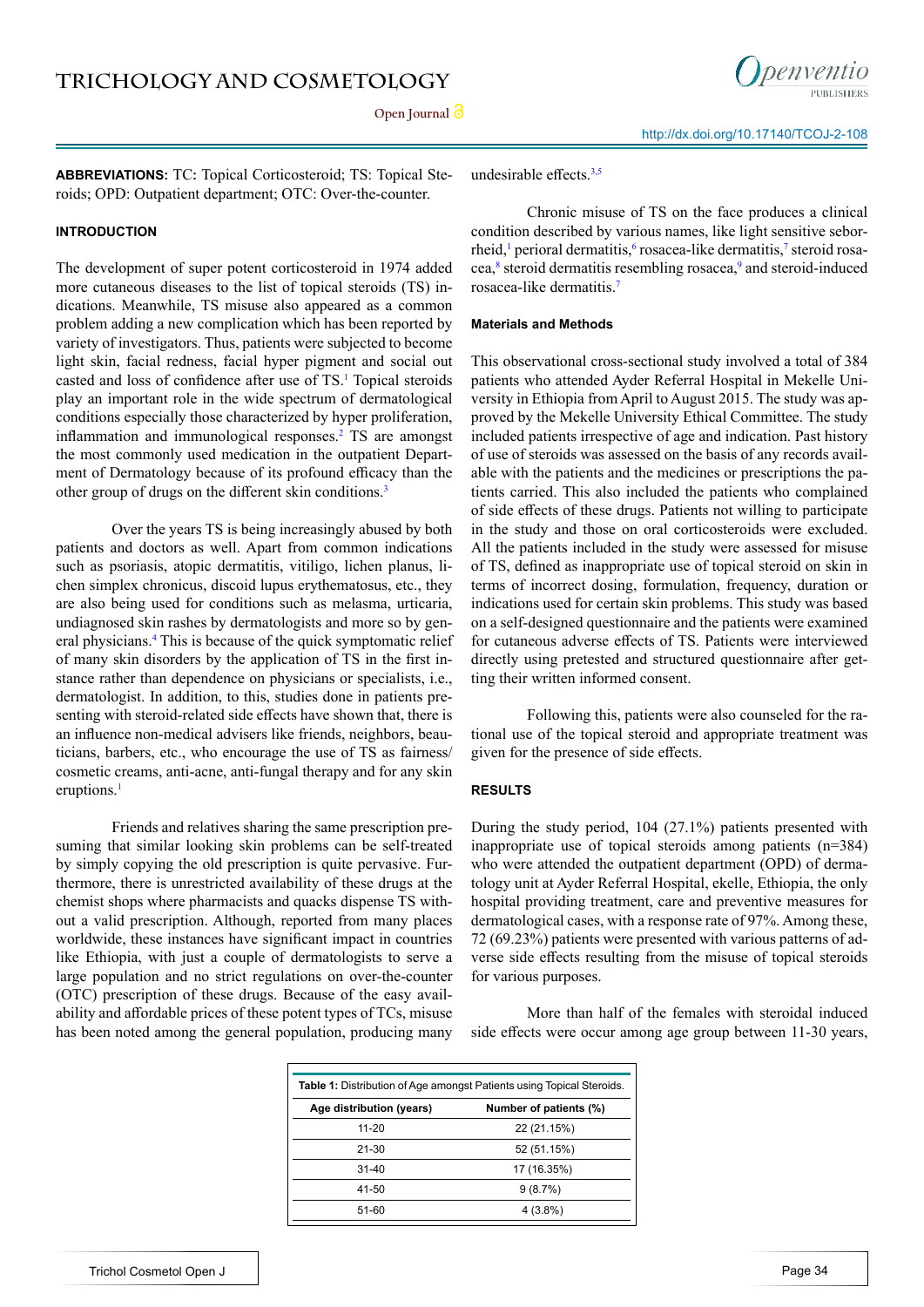



74 (72.3%) and followed by 31-40 years, 17 (16.35%) (Table 1). The study were conducted among females patients

 $(n=384)$ . Among these study subjects, 104 (27.1%) of the subjects were used one or/and more topical steroids having various strength, 72 (69.23%) of them having had one or more side effects on their faces.

Besides, 37 (35.6%) of the total number of patients were recommended to use topical steroids by relatives, 33 (31.7%) by private pharmacy owners, followed by 29 (27.88%) by beauticians (Table 2).

Nearly third quarter, 72 (70.18%) females were recommended to use betnovate and dermalar from private pharmacies and drug vendors followed by fairness creams from cosmetic centers and stores. Moreover, these agents were used combining two or more topical agents daily for an average period of 43 days. In addition, 79 (76%) of them used cosmetics like yellow

Vaseline, scrubs and other fairness products guaranteeing to act as natural skin lighteners, sunscreen and anti-melasma ("madiate").

Nearly half of the females used topical steroids for the treatment of melasma (40.38%), whereas the rest used them as sun screen (42.3%) and to treat resacea (35.6%). Even in other non-specific skin dermatosis cases, many patients (33.7%) were reportedly using topical steroids for an average period of 2-6 months for various reasons and forms ranging from fairness products to dermovate (Table 3).

Moreover, 58.7% females complained of burning or itching sensations, 63.7% developed melasma and perioral dermatitis, 35.6% had diffuse facial redness, 28.8% steroidal acne, 26.9% resacea and 10.6% dry facial skin. Similarly, 42% of the females used these topical agents during day time, for an extended period of time after application (Table 4).

| Table 2: Source of Recommendation for Topical Steroids Use. |                        |  |  |
|-------------------------------------------------------------|------------------------|--|--|
| Source of recommendation                                    | Number of patients (%) |  |  |
| Beautician                                                  | 29 (27.88%)            |  |  |
| Self-prescription                                           | 17 (16.34%)            |  |  |
| Pharmacy                                                    | 33 (31.7%)             |  |  |
| Dermatologist                                               | 11 (10.57%)            |  |  |
| <b>Relatives</b>                                            | 37 (35.6%)             |  |  |
| Friends                                                     | 20 (19.2%)             |  |  |

| <b>Table 3:</b> Type of Topical Steroids Used by the Patients. |                        |  |  |  |
|----------------------------------------------------------------|------------------------|--|--|--|
| Type of topical steroid used                                   | Number of patients (%) |  |  |  |
| Dermalar                                                       | 31 (29.8%)             |  |  |  |
| <b>Betnovate</b>                                               | 42 (40.38%)            |  |  |  |
| Betamethasone valerate                                         | $5(4.8\%)$             |  |  |  |
| Fairnesscosmetics                                              | 33 (31.7%)             |  |  |  |
| More than one (above)                                          | 47 (45.1%)             |  |  |  |
| Others (scrub, yellow vaseline)                                | 79 (76%)               |  |  |  |

| Table 4: Purpose and Effects of Steroids before and after Use. |                        |                             |                        |  |  |
|----------------------------------------------------------------|------------------------|-----------------------------|------------------------|--|--|
| Before use (Used for treating)                                 |                        | After use (Adverse effects) |                        |  |  |
| Purpose                                                        | Number of patients (%) | Clinical findings           | Number of patients (%) |  |  |
| Melasma                                                        | 42 (40.38%)            | Tinea incognito             | 51 (49%)               |  |  |
| Rosacea                                                        | 37 (35.6%)             | Melasma and POD             | 64 (63.7%)             |  |  |
| Fairness                                                       | 11 (10.58)             | Diffuse facial redness      | 37 (35.6%)             |  |  |
| Acne                                                           | 27 (26%)               | Dry facial skin             | 11 (10.6%)             |  |  |
| As sunscreen                                                   | 44 (42.3%)             | Rosacea                     | 28 (26.9%)             |  |  |
| Non-specific dermatosis                                        |                        | Burning or itching          | 61 (58.7%)             |  |  |
|                                                                | 35 (33.7%)             | Steroidal acne              | 30 (28.8%)             |  |  |